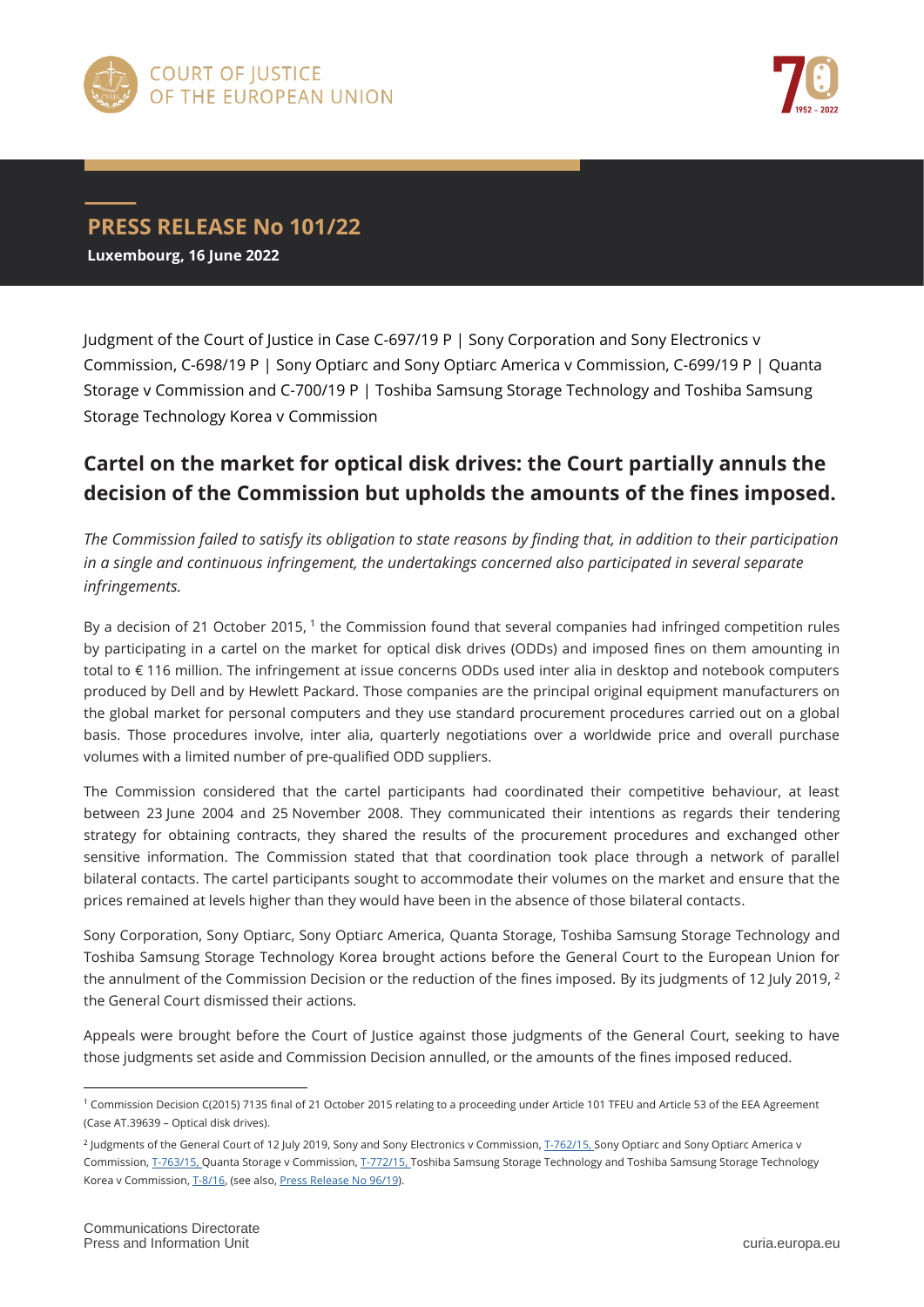## By its judgments handed down today**, the Court of Justice sets aside the judgments of the General Court and partially annuls the Commission Decision**.

The Court of Justice finds in particular that the General Court erred in law in holding that the Commission had not breached the rights of defence of those companies and that it had satisfied its obligation to state reasons for the decision by which it found that those companies had participated in several separate infringements, in addition to their participation in a single and continuous infringement. The Court of Justice rejected the other arguments relied on by the parties.

**As regards the fines** imposed by the Commission, **the Court considered, when giving final judgment, that none of the elements relied on by the participants in the cartel, nor any ground of public policy, justifies it making use of its unlimited jurisdiction to reduce that amount**.

| <b>Companies</b>                                                                                                              | Amount of the fine<br>fixed by the<br>Commission<br>(€ million)                               | <b>Amount of the fine</b><br>following the<br>proceedings before the<br><b>General Court:</b><br><b>Commission Decision</b><br>upheld | Amount of the fine<br>following the<br>proceedings before the<br><b>Court of Justice:</b><br><b>Commission Decision</b><br>partially set aside |
|-------------------------------------------------------------------------------------------------------------------------------|-----------------------------------------------------------------------------------------------|---------------------------------------------------------------------------------------------------------------------------------------|------------------------------------------------------------------------------------------------------------------------------------------------|
| Toshiba Samsung<br>Storage Technology<br>Corporation and<br>Toshiba Samsung<br><b>Storage Technology</b><br>Korea Corporation | 41.30<br>Jointly and severally<br>liable                                                      | Fine upheld $(=)$                                                                                                                     | Fine upheld $(=)$                                                                                                                              |
| Sony Corporation and<br>Sony Electronics                                                                                      | 21.02<br>Jointly and severally<br>liable                                                      | Fine upheld $(=)$                                                                                                                     | Fine upheld $(=)$                                                                                                                              |
| Sony Optiarc                                                                                                                  | 9.78, of which it is jointly<br>and severally liable for<br>5.43 with Sony Optiarc<br>America | Fine upheld $(=)$                                                                                                                     | Fine upheld $(=)$                                                                                                                              |
| Quanta Storage                                                                                                                | 7.15                                                                                          | Fine upheld $(=)$                                                                                                                     | Fine upheld $(=)$                                                                                                                              |

Summary table of the fines

**NOTE:** An appeal, limited to points of law only, may be brought before the Court of Justice against the decision of the General Court within two months and ten days of notification of the decision.

**NOTE:** An action for annulment seeks the annulment of acts of the institutions of the European Union that are contrary to European Union law. The Member States, the European institutions and individuals may, under certain conditions, bring an action for annulment before the Court of Justice or the General Court. If the action is well founded, the act is annulled. The institution concerned must fill any legal vacuum created by the annulment of the act.

Unofficial document for media use, not binding on the Court of Justice.

The [full text](https://curia.europa.eu/juris/documents.jsf?num=C-697/19%20P) of the judgment is published on the CURIA website on the day of delivery.